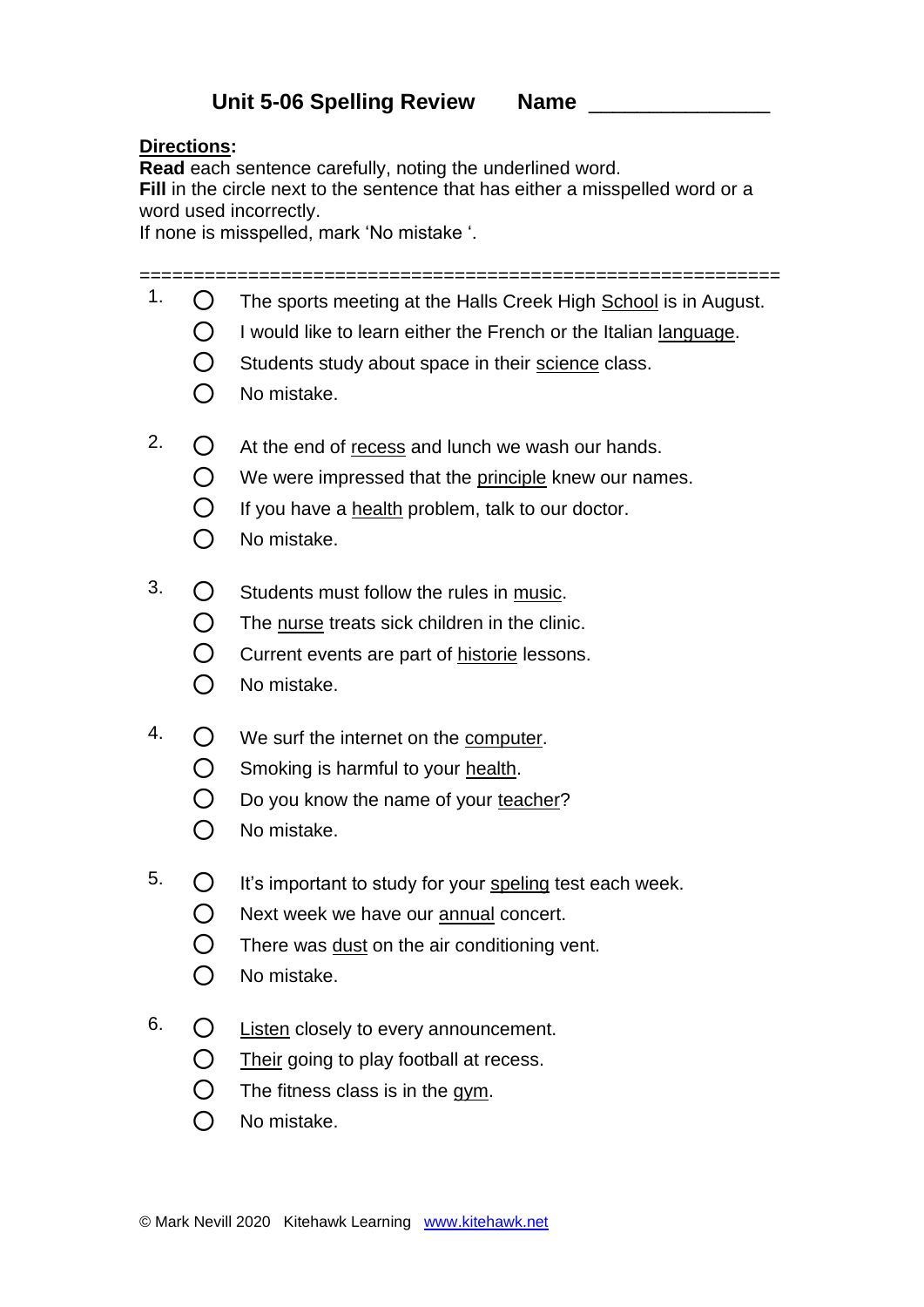- 7.  $\bigcirc$  My teacher gave me a complement on my research essay.
	- $\bigcirc$  The coach blew the whistle when training finished.
	- $\bigcirc$  The nurse at the clinic took my temperature.
	- $\bigcap$  No mistake.
- $8. \quad \bigcirc$  A student brought an apple to the teacher.
	- An orange contains Vitamin C.
	- $\bigcirc$  There backpacks were hung in the closet.
	- $\bigcap$  No mistake.
- 9.  $\bigcirc$  Please welcome new students to our class.
	- $\bigcirc$  The wind blue the leaves off the tree.
	- $\bigcirc$  The renters will occupy the house.
	- $\bigcap$  No mistake.
- 10.  $\bigcirc$  "Help me!" groaned the injured man.
	- $\bigcirc$  The softball pitcher threw the ball to first base.
	- $\bigcirc$  The qualifying event begins at 10:00am.
	- $\bigcap$  No mistake.
- 11.  $\bigcirc$  Our coach told us to focus on winning the game.
	- $\bigcirc$  Mum was polishing silver before the guests arrived.
	- $\bigcirc$  The student blurted out the answer during the test.
	- $\bigcap$  No mistake.
- 12.  $\bigcirc$  The trainer restrained the wild horse.
	- $\bigcirc$  It was dangerous crossing the busy street.
	- $\bigcirc$  Have you planned your birthday party?
	- $\bigcap$  No mistake.
- 13.  $\bigcirc$  I think spelling can be an interesting subject.
	- $\bigcirc$  I am wearing a new pair of shoes.
	- $\bigcirc$  Making a score of 100 in a test is satisfyieing.
	- $\bigcap$  No mistake.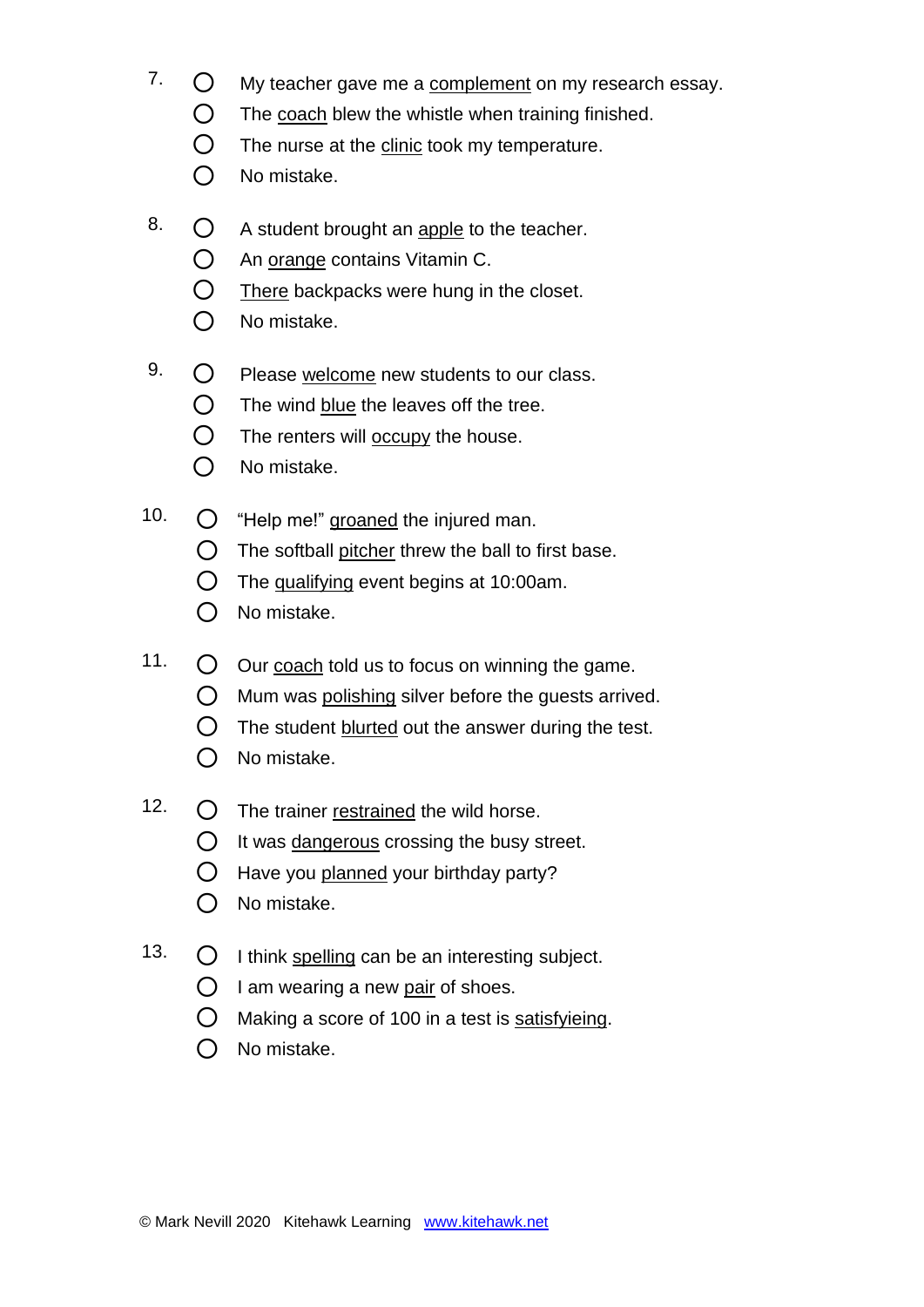- 14.  $\bigcirc$  The artist painted a beautiful picture.
	- $\bigcirc$  I ansered every question on the test.
	- $\bigcirc$  The teacher was cleaning the classroom.
	- $\bigcap$  No mistake.
- 15.  $\bigcirc$  Tim Watson is no longer an amature golfer.
	- $\bigcirc$  We will have a major test in history this week.
	- $\bigcirc$  Please pare the apple carefully.
	- $\bigcap$  No mistake.
- 16.  $\bigcirc$  You are fortunate to have a computer lab in your school.
	- $O$  May we have a picnic on Saturday?
	- $\bigcap$  The remover pushed the piano across the room
	- $\bigcap$  No mistake.
- 17.  $\bigcap$  I go to a camp in the desert every summer.
	- $\bigcirc$  The basketball tournement will be held in November.
	- $\bigcirc$  He donated his used clothes to charity.
	- $\bigcap$  No mistake.
- 18.  $\bigcirc$  Did you purchase a ticket to the fashion show?
	- $\bigcirc$  The family went on a voyage across the Pacific Ocean.
	- $\bigcirc$  The children got into mischeif when their parents went next door.
	- $\bigcap$  No mistake.
- 19.  $\bigcirc$  Did your sister give you the phone message?
	- $\bigcirc$  Use a sponge to clean up the spilled milk.
	- $\bigcirc$  Please use your best handwritting at all times.
	- $\bigcap$  No mistake.
- 20.  $\bigcirc$  We were not very innergetic after running in race.
	- $\bigcirc$  Dusk is the opposite of dawn.
	- $\bigcirc$  He was not quite sure if his answer was correct.
	- $\bigcap$  No mistake.